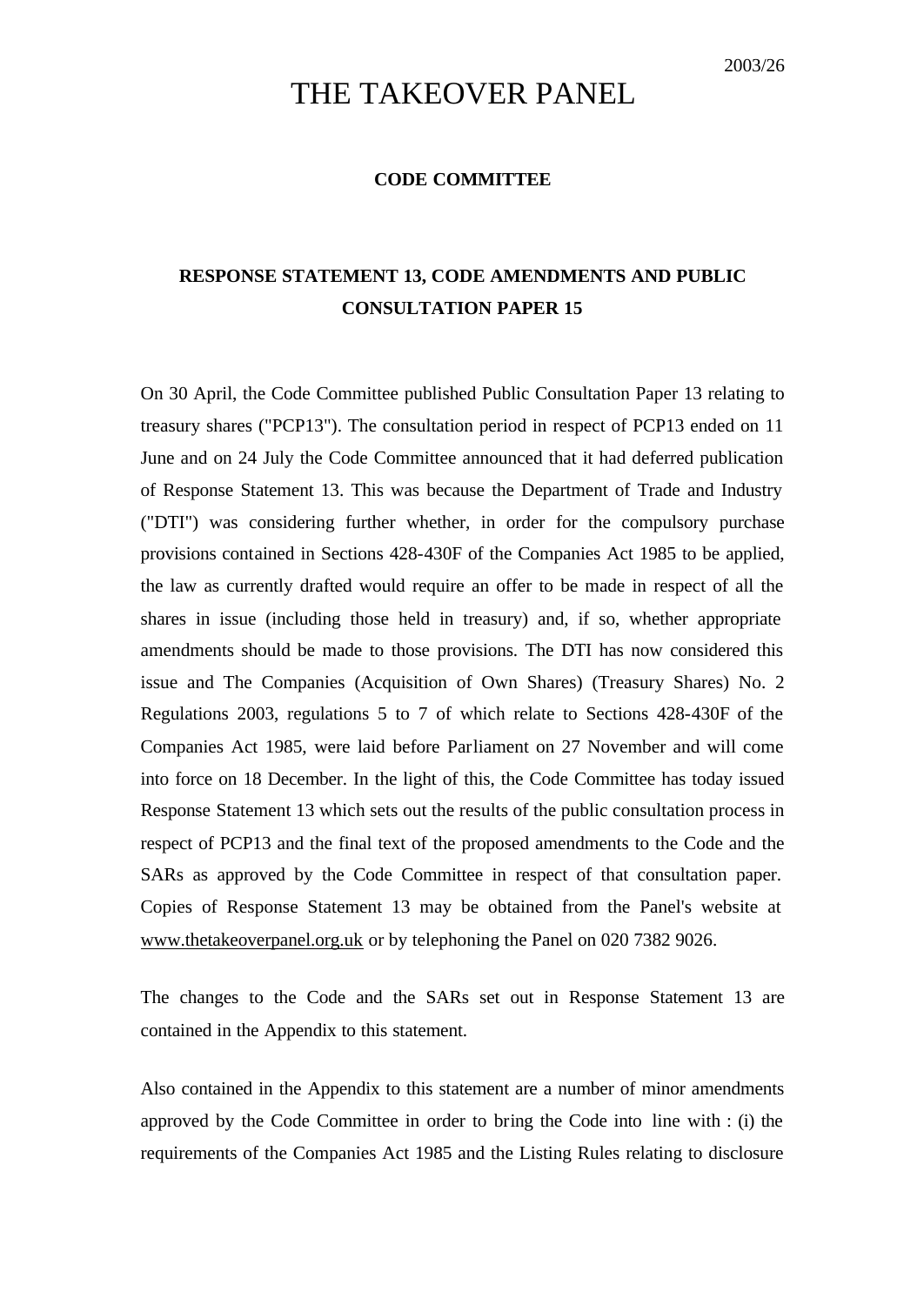of information about and display of directors' service contracts; and (ii) the revised 'Appraisal and Valuation Standards' of the Institute of Chartered Surveyors.

All the changes will take effect on 1 December. Amended pages of the Code and the SARs will be published on 3 December.

The consultation period for PCP15 on offeree protection conditions ended on 1 September. Except where a respondent has requested otherwise, responses received by the Code Committee are available for public inspection and may be obtained by telephoning the Panel on 020 7382 9026. The consultation exercise has raised a number of important issues. The Code Committee is considering these and will make a further announcement in due course.

28 November 2003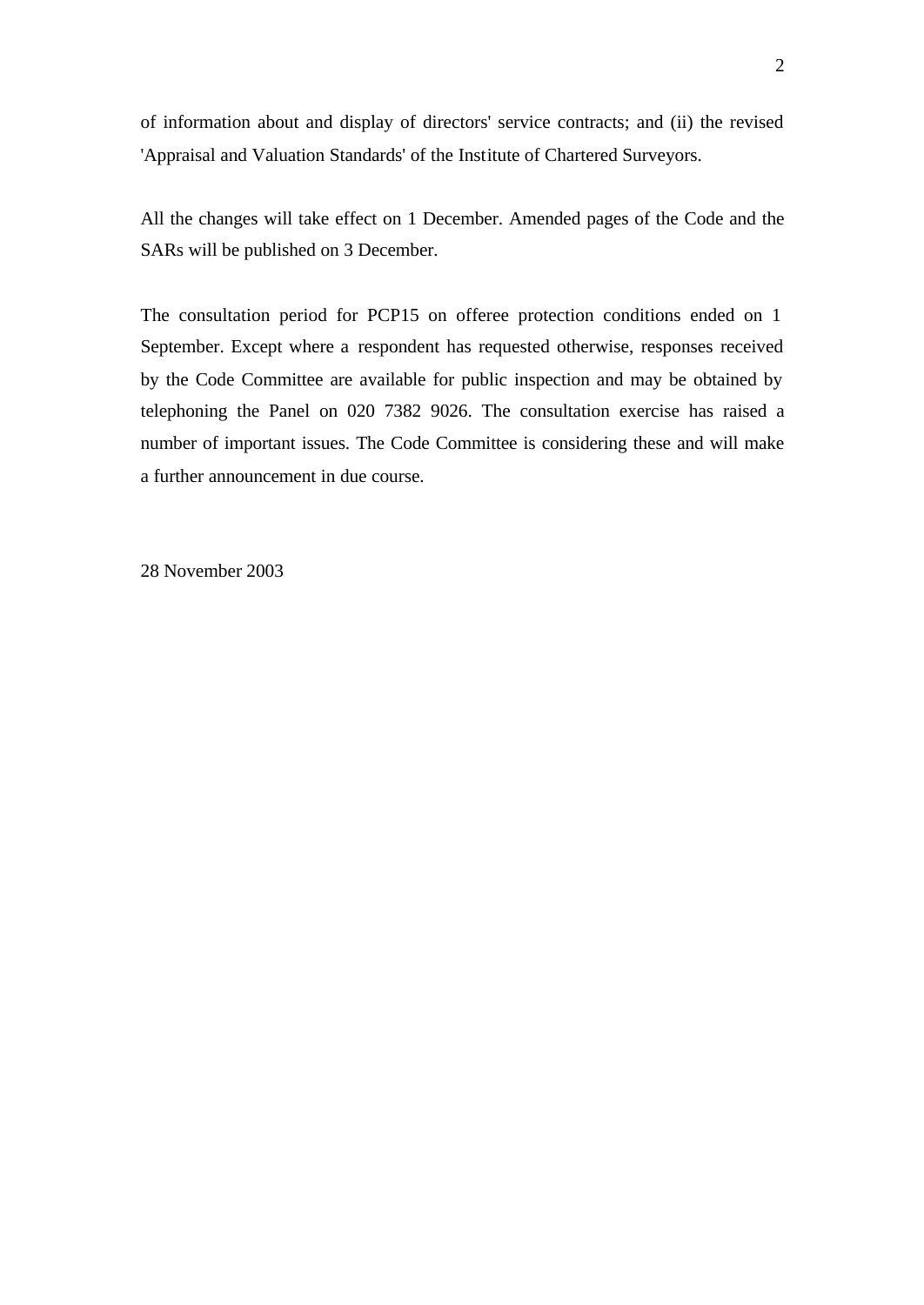#### **APPENDIX**

## **AMENDMENTS RELATING TO TREASURY SHARES**

### **THE TAKEOVER CODE**

## **1. DEFINITIONS**

After the definition of 'Securities exchange offer' add the following:

## **"Treasury shares**

All percentage holdings of voting rights, share capital and relevant securities are to be calculated by reference to the relevant percentage held and in issue outside treasury. A transfer or sale of shares by a company from treasury will normally be treated in the same way as an issue of new shares."

### **2. Rule 2.10**

The existing *NOTE* becomes *Note 1* and a new *Note 2* is added as follows:

# *"2. Treasury shares Only relevant securities which are held and in issue outside treasury should be included in the announcement. "*

**3.** Add a new **Rule 4.5** as follows:

## **"4.5 RESTRICTION ON THE OFFEREE COMPANY ACCEPTING AN OFFER IN RESPECT OF TREASURY SHARES**

**An offeree company may not accept an offer in respect of treasury shares until after the offer is unconditional as to acceptances."**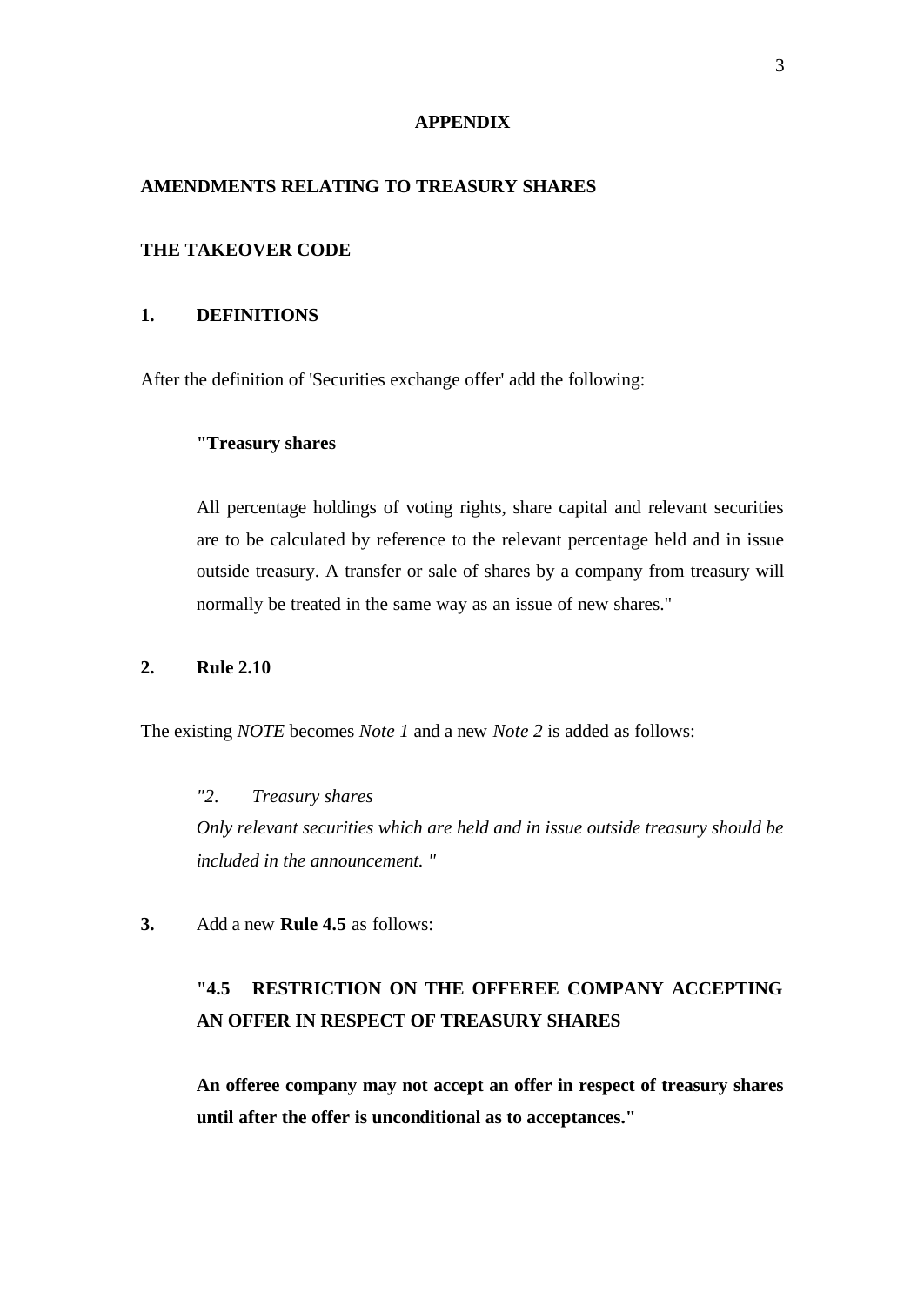#### **4. Rule 8**

In *Note 2* on Rule 8, add a new final paragraph to read:

*"All percentage holdings of relevant securities are to be calculated by reference to the percentage of the class of relevant security held and in issue outside treasury - see the reference to treasury shares in the Definitions. "*

#### **5. FORM 8.1/8.3**

Add a new *Note 7* as follows:

*"Note 7. The resultant total percentage holding of the class of relevant security is to be calculated by reference to the percentage held and in issue outside treasury."*

## **6. Rule 9.1**

Add a new *Note 16* to read:

*"16. Treasury shares When an obligation to make an offer is incurred under this Rule, it is not necessary for the offer to extend to shares in the offeree company held in treasury."*

#### **7. Rule 10**

Amend the first sentence *o*f *Note 3* to read:

*"Following the announcement of a firm intention to make an offer, the offeree company must, on request, provide the offeror as soon as possible with all relevant details of the issued shares (including the extent to which any such shares are held in treasury and details of any agreements to transfer or sell such shares out of treasury) and, to the extent not issued, the allotted shares*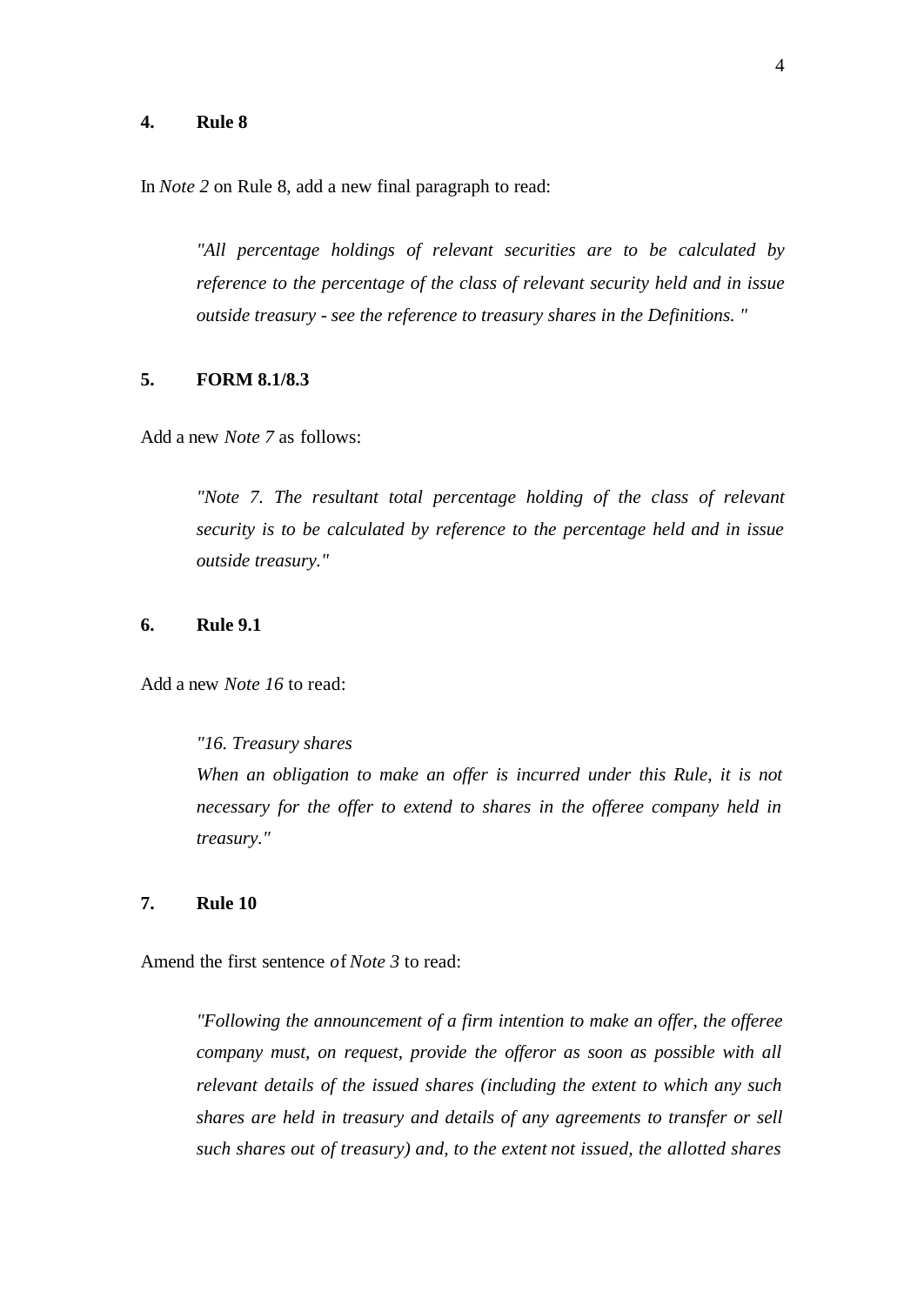*and details of any conversion or subscription rights or any other rights pursuant to the exercise of which shares may be unconditionally allotted or issued during the offer period. "*

**8. Rule 21.1**

Amend **Rule 21.1 (a)** to read:

**"(a) issue any authorised but unissued shares or transfer or sell, or agree to transfer or sell, any shares out of treasury;"**

In the *NOTES on Rule 21.1,* amend *Note 7* to read:

*"7. Established share option schemes*

*Where the offeree company proposes to grant options over shares, the timing and level of which are in accordance with its normal practice under an established share option scheme, the Panel will normally give its consent. Likewise, the Panel will normally give its consent to the issue of new shares or to the transfer of shares from treasury to satisfy the exercise of options under an established share option scheme. "*

**9. Rule 37.3**

Amend **Rule 37.3(c)** to read:

**"(c) Disclosure in the offeree board circular.**

**The offeree board circular advising shareholders on an offer must state the amount of relevant securities of the offeree company which the offeree company has redeemed or purchased during the period commencing 12 months prior to the offer period and ending with the latest practicable date prior to the posting of the document, and the details of any such redemptions and purchases, including dates and prices and the extent to**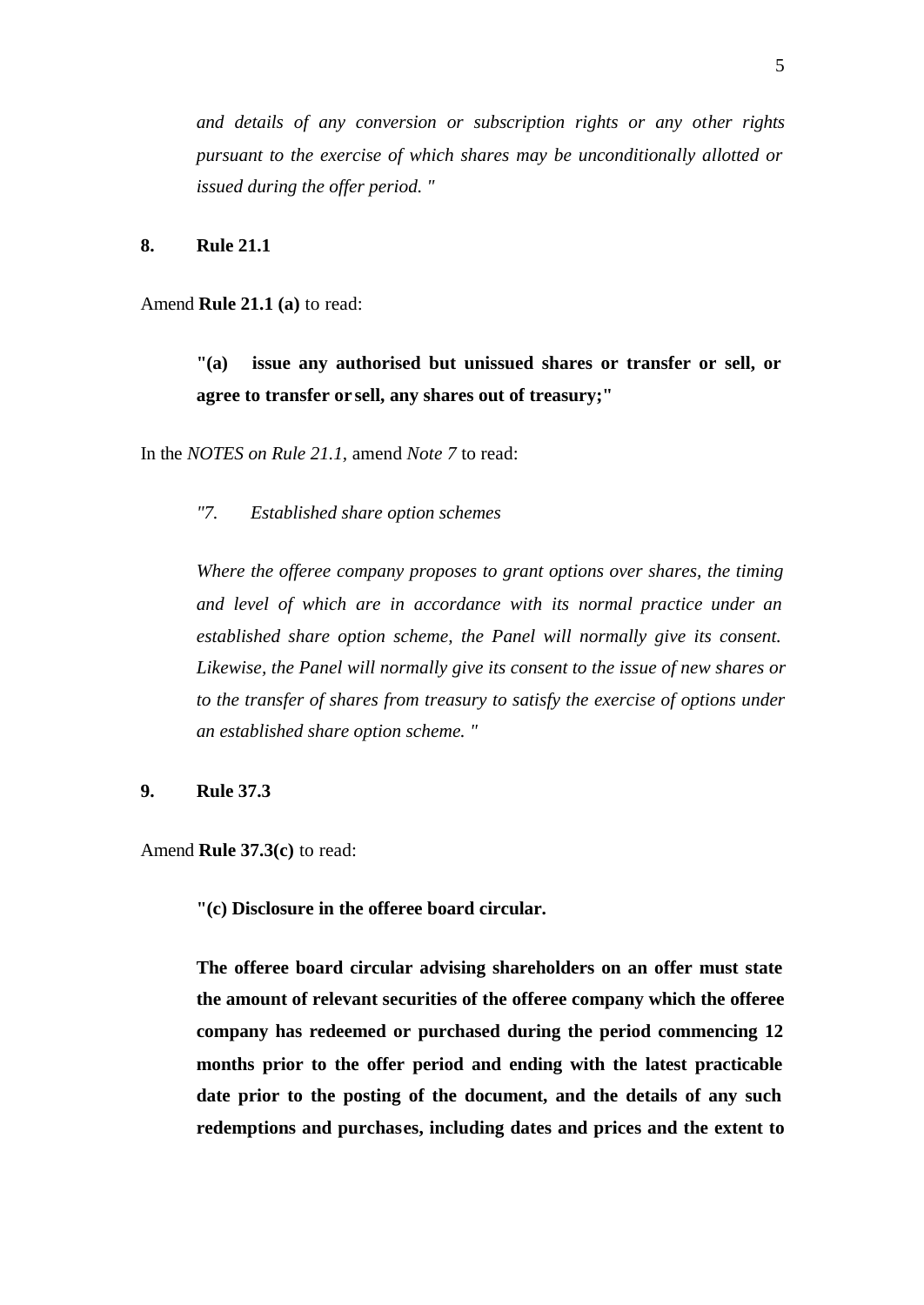**which the shares redeemed or purchased were cancelled or held in treasury."**

**10. Rule 37.4**

Amend **Rule 37.4(b)** to read:

**"(b) Disclosure in offer document**

**The offer document must state (in the case of a securities exchange offer only) the amount of relevant securities of the offeror which the offeror has redeemed or purchased during the period commencing 12 months prior to the offer period and ending with the latest practicable date prior to the posting of the offer document and the details of any such redemptions and purchases, including dates and prices and the extent to which the shares redeemed or purchased were cancelled or held in treasury."**

#### **THE SARS**

#### **11. DEFINITIONS**

After the definition of **"Single shareholder"** add the following:

### **"Treasury shares**

All percentage holdings of voting rights and share capital are to be calculated by reference to the relevant percentage held and in issue outside treasury. A transfer or sale of shares from treasury will normally be treated in the same way as an issue of new shares."

## **12. FORM SAR3**

The existing *Note* becomes *Note 1* and a new *Note 2* is added as follows: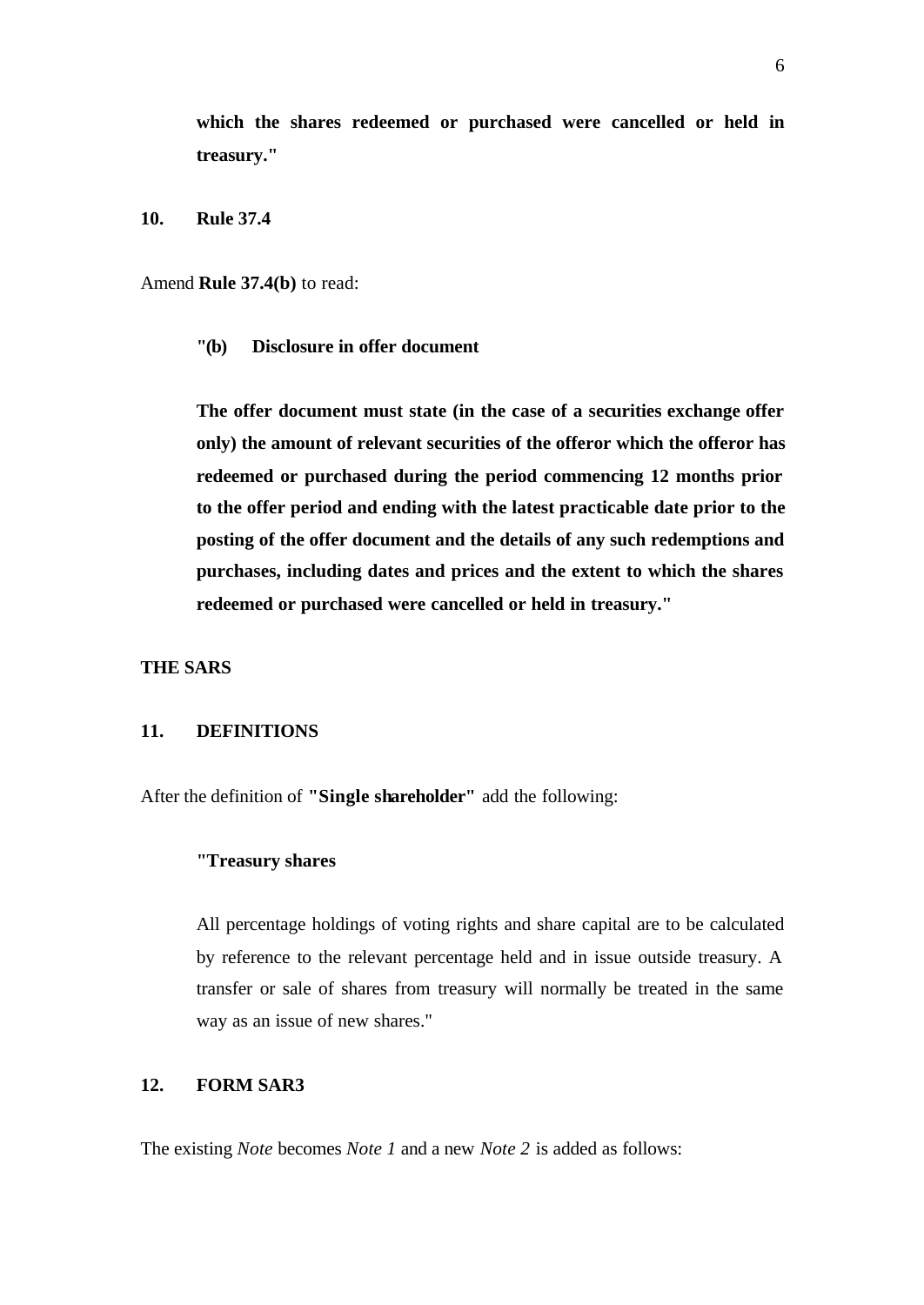*"Note 2. The resultant total percentage holding of voting shares and rights over shares is to be calculated by reference to the percentage held and in issue outside treasury."*

### **13. FORM SAR5**

Add a *Note* to read:

*"Note. The resultant total percentage holding of voting shares and rights over shares is to be calculated by reference to the percentage held and in issue outside treasury."*

....................

## **OTHER AMENDMENTS TO THE TAKEOVER CODE**

## **14. Introduction**

After the penultimate sub-paragraph insert a new paragraph as follows:

"Any public company with more than one beneficial owner that proposes to re-register as a private company to which the Code will not apply should consult the Executive."

### **15. Rule 25.4**

Amend **Rule 25.4 (a)** to read:

**"(a) The first major circular from the offeree board advising shareholders on an offer (whether recommending acceptance or rejection of the offer) must contain particulars of all service contracts of any director or proposed director of the offeree company with the company or any of its subsidiaries. If there are none, this should be stated."**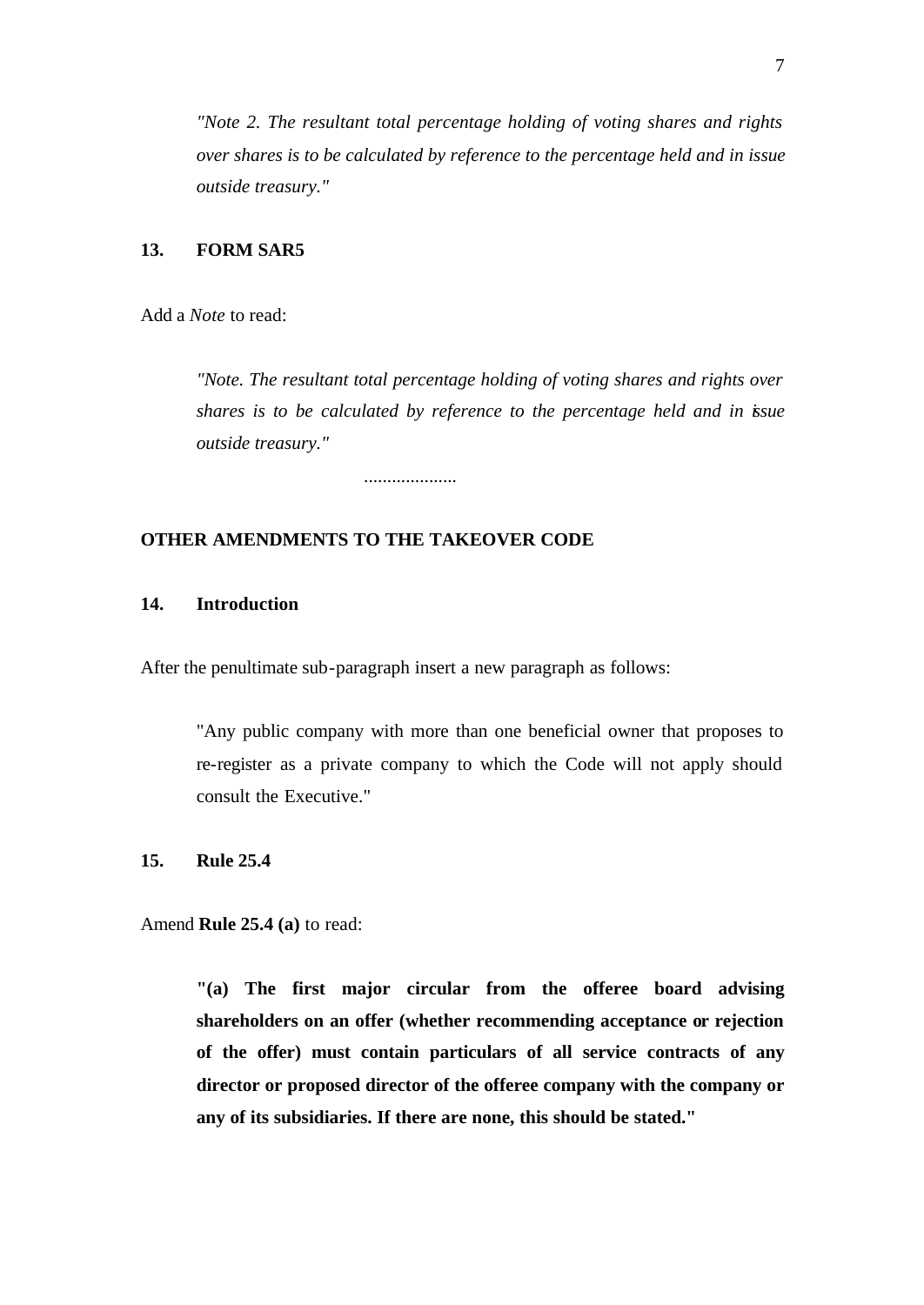*1. Particulars to be disclosed*

*Particulars in respect of existing service contracts and, where appropriate under Rule 25.4 (b), earlier contracts or an appropriate negative statement must be provided as follows:*—

*(a) the name of the director under contract;*

*(b) date of the contract, the unexpired term and details of any notice periods;*

*(c) full particulars of the director's remuneration including salary and other benefits;*

*(d) any commission or profit sharing arrangements;*

*(e) any provision for compensation payable upon early termination of the contract; and*

*(f) details of any other arrangements which are necessary to enable investors to estimate the possible liability of the company on early termination of the contract.*

*Where there is more than one contract, a statement of the aggregate remuneration payable is normally regarded as fulfilling the requirements under (c) above, except to the extent that this method would conceal material anomalies which ought to be disclosed (eg because one director is remunerated at a very much higher rate than the others). In cases where contracts have been replaced or amended, however, the particulars of remuneration payable under both the existing and the earlier contracts must relate to each individual separately.*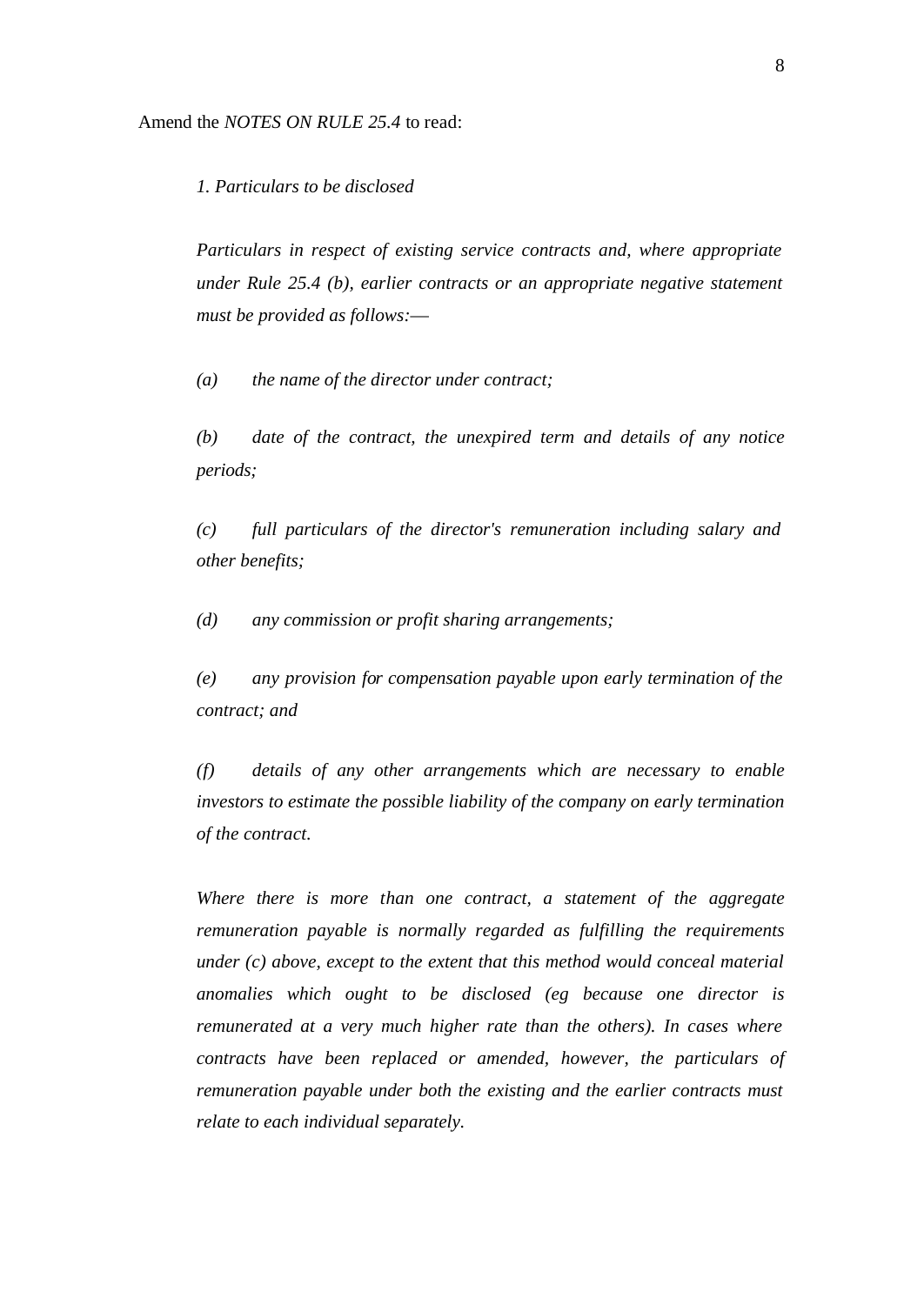*It is not acceptable to refer to the latest annual report, indicating that information regarding service contracts may be found there, or to state that the contracts are open for inspection at a specified place.*

*2. Recent increases in remuneration*

*The Panel will regard as the amendment of a service contract under this Rule any case where the remuneration of an offeree company director is increased within 6 months of the date of the document. Therefore, any such increase must be disclosed in the document and the current and previous levels of remuneration stated.*

**16. Rule 26**

Amend **Rule 26(c)** to read:

**"(c) all service contracts of offeree company directors;"**

#### **17. Rule 29**

Amend the *NB* introducing **Rule 29** to read:

*"NB All references in the Rule to "The Standards " are to the Royal Institution of Chartered Surveyors' Appraisal and Valuation Standards. "*

Amend the first sentence of **Rule 29.1 (b)** as follows:

**"In relation to land, buildings and plant and machinery, a valuer should be a corporate member of The Royal Institution of Chartered Surveyors or The Institute of Revenues Rating and Valuation or some other person approved by the Panel."**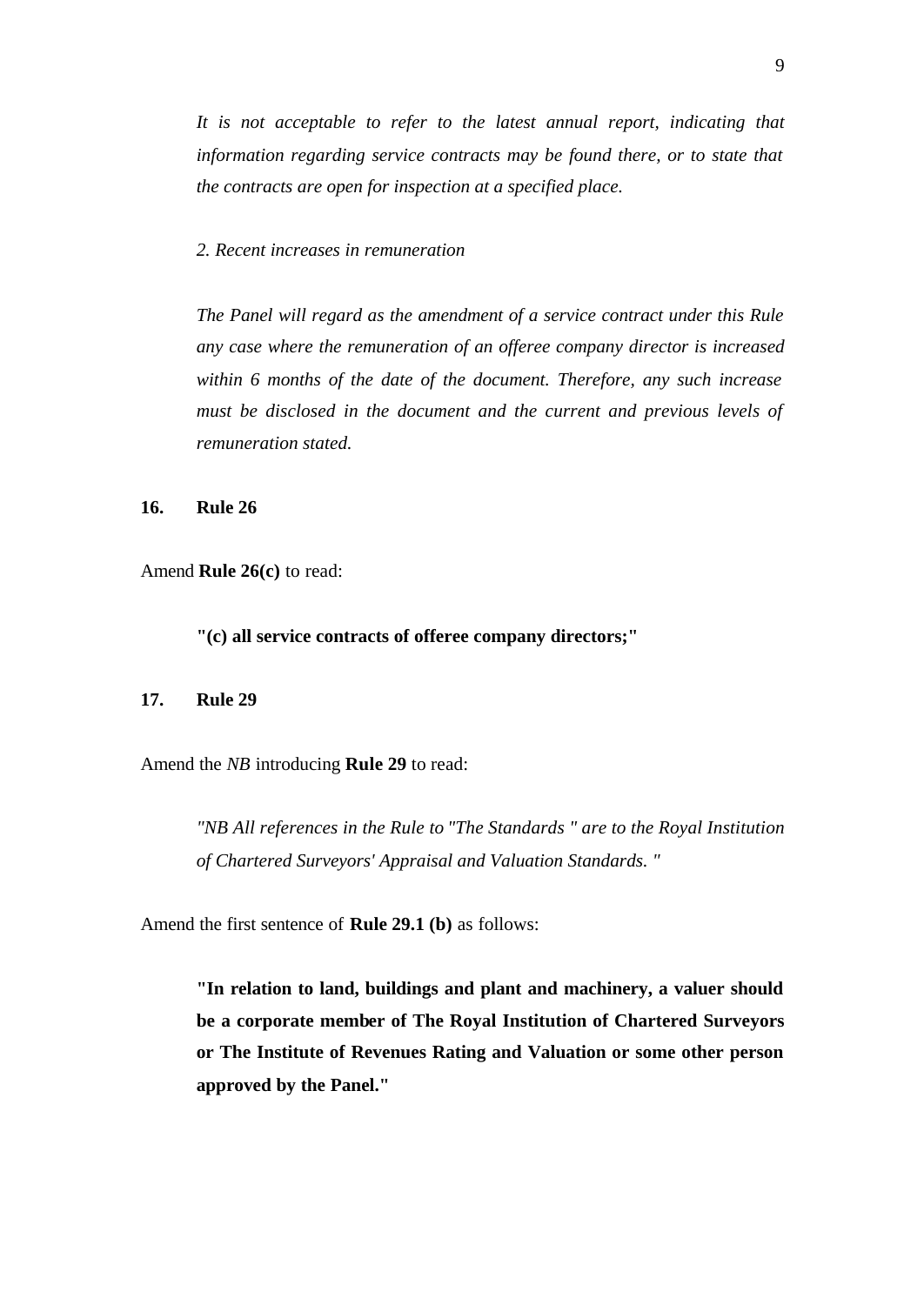In **Rule 29.1(d)** in line 6 delete **"The Manual"** and insert **"The Standards".**

Amend **Rule 29.2(a) to (c)** to read:

#### **"29.2 BASIS OF VALUATION**

**(a) The basis of valuation must be clearly stated. Only in exceptional circumstances should it be qualified and in that event the valuer must explain the meaning of the words used. Similarly, special assumptions (see PS 2.3 of the Standards) should not normally be made in a valuation but, if assumptions are permitted by the Panel, they should be fully explained. (See Chapter 5 of The Standards.)**

**(b) In relation to valuations of land, buildings and plant and machinery, attention is drawn to The Standards.**

**(c) For non-specialised properties, the basis of valuation will normally be market value as defined in The Standards. Property which is occupied for the purposes of the business will be valued at existing use value. Where a property has been adapted or fitted out to meet the requirements of a particular business, the market value should relate to the property after the works have been completed. Alternatively, the market value may relate to the state of the property before the wo rks had been commenced and the works of adaptation may be valued separately on a depreciated replacement cost basis, subject to adequate potential profitability. Specialised properties occupied by the business should be valued on a depreciated replacement cost basis, subject to adequate potential profitability. Properties held as investments or which are surplus to requirements and are held pending disposal should be valued at market value."**

Amend the first sentence of Rule **29.2(d)** to read:

**"(d) In the case of land currently being developed or with immediate**